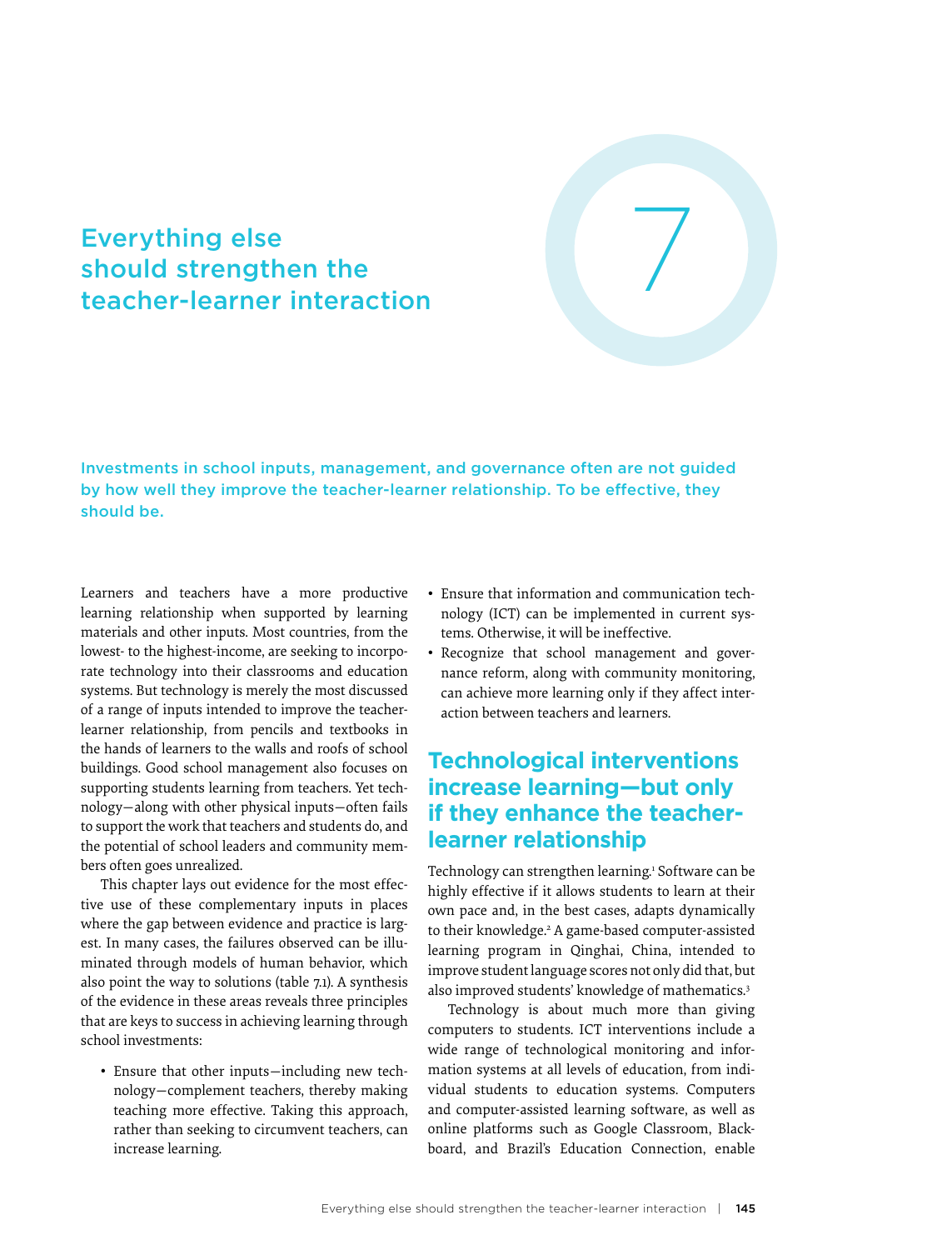| Table 7.1 Models of human behavior can guide actions to improve the effectiveness of school |
|---------------------------------------------------------------------------------------------|
| inputs and governance: Some examples                                                        |

| Synthesis principle                                                                                                                 | Where this fails                                                                                                                                                                             | Models that identify a<br>mechanism behind this failure                                                                                                                      | Approaches that address<br>the modeled mechanism                                                                                                                 |
|-------------------------------------------------------------------------------------------------------------------------------------|----------------------------------------------------------------------------------------------------------------------------------------------------------------------------------------------|------------------------------------------------------------------------------------------------------------------------------------------------------------------------------|------------------------------------------------------------------------------------------------------------------------------------------------------------------|
| Additional inputs should<br>complement rather than<br>substitute for teachers.                                                      | Inputs like laptops are sometimes<br>used to circumvent the teacher-<br>learner relationship but fail to<br>deliver learning benefits.                                                       | Information failure: Policy<br>makers seek to circumvent<br>poorly functioning teacher-<br>learner relationships without<br>evidence on an alternative<br>model of learning. | New books and materials<br>have been ineffective in<br>many places, but in Liberia<br>they increased student<br>learning when combined<br>with teacher training. |
| Technologies must be<br>implementable in the current<br>education system to achieve<br>more learning.                               | Education technology investments<br>routinely fail because there is<br>limited capacity to maintain them,<br>or the infrastructure needed for<br>them to work effectively does not<br>exist. | Behavioral (optimism bias):<br>Policy makers project unrealistic<br>technological progress.                                                                                  | In India, computer-assisted<br>learning has dramatically<br>improved learning outcomes<br>in dedicated technology<br>centers.                                    |
| School governance reform<br>and community monitoring<br>improve learning only if they<br>affect the teacher-learner<br>interaction. | School governance reforms and<br>community monitoring often fail<br>to take into account community<br>capacity.                                                                              | Information failure: Community<br>members often do not observe<br>the most important part of<br>the learning process-what<br>happens in the classroom.                       | In Mexico, community<br>engagement over time, with<br>decentralization of real<br>decision-making power, has<br>been effective.                                  |

*Source:* WDR 2018 team.

learners and parents to communicate with teachers about assignments and materials, and they offer free materials that educators and parents can use in designing age-appropriate development activities.<sup>4</sup> These platforms include interactive whiteboards, text messages to support teachers, and televised programs to improve instructional quality in areas with limited access to trained teachers.<sup>5</sup>

Though ICT offers potentially significant gains for education, the effects of tested interventions have varied greatly. Some programs have been extremely impressive, such as a dynamic computer-assisted learning program for secondary school students in India that increased math and language scores more than most other learning interventions tested there or elsewhere.<sup>6</sup> But others, such as the One Laptop Per Child programs in Peru and Uruguay, have shown no impact on student reading or math ability.<sup>7</sup> Indeed, the vast majority of ICT interventions have had either no impact or—as with certain hardware interventions—a negative impact on student learning (figure  $7.1$ ). $8$ 

Moreover, current evidence likely overestimates the effectiveness of ICT interventions in education because many fail—or stumble badly—before being implemented. In Haiti, a program to use smartphones to monitor teacher attendance had no effect on teacher attendance or student outcomes because implementation proved untenable.9 Brazil's One

#### **Figure 7.1** Information and communication technology has had a mixed impact on learning

Distribution of the effects of education technology on student learning, by type



*Source:* WDR 2018 team, using data from Muralidharan, Singh, and Ganimian (2016, annex 2). Data at http://bit.do/WDR2018-Fig\_7-1.

Laptop Per Child initiative faced years of delays in several states. And a year after the laptops made it to classrooms, more than 40 percent of teachers reported never or rarely using them in classroom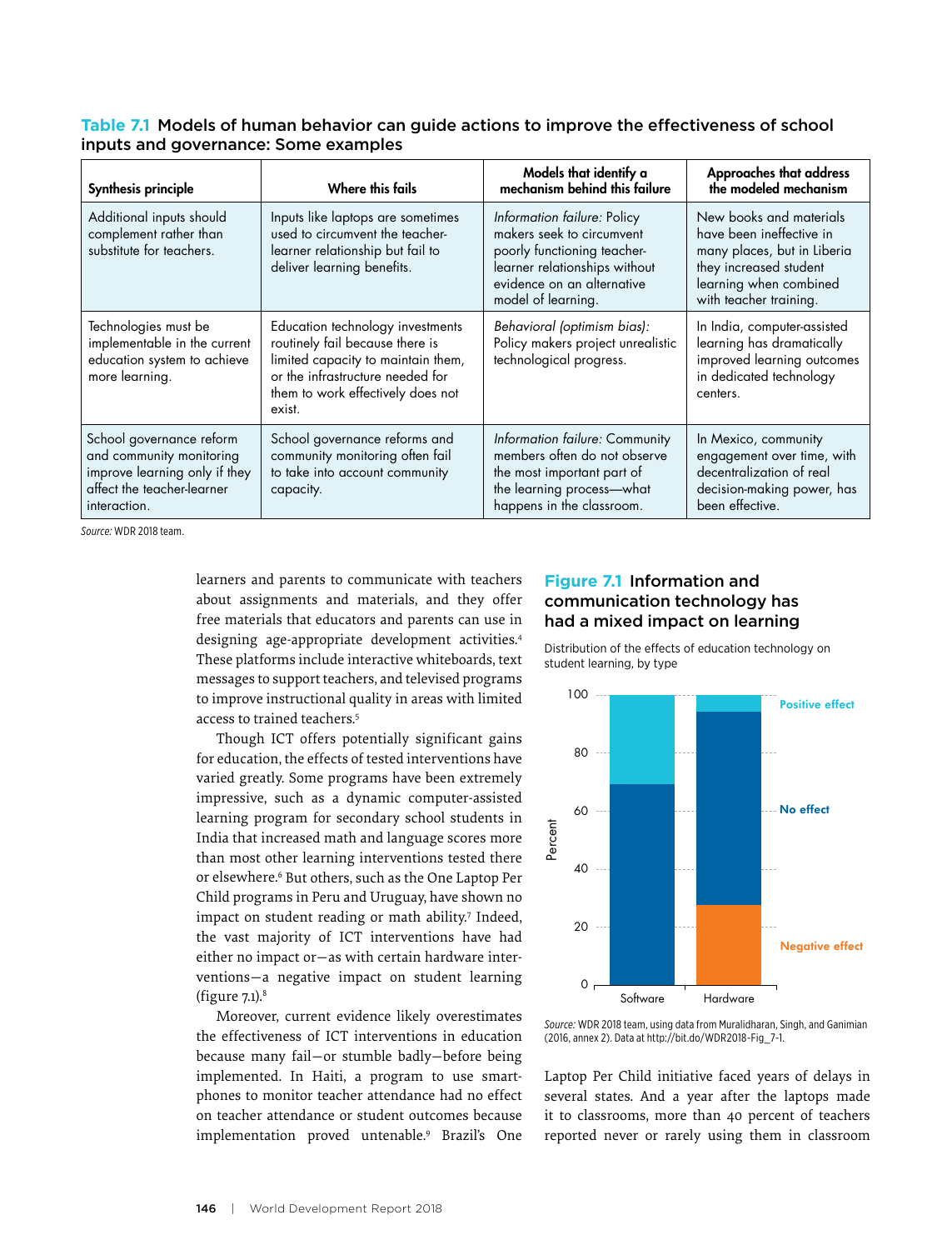activities.10 Rich countries face the same challenges: beyond education, almost a fifth of public sector ICT projects in the United Kingdom have had cost overruns of more than 25 percent, and the typical project takes 24 percent longer to implement than initially expected.11 It is crucial to focus on technologies that are truly feasible in existing systems. In rural areas, technology may be more attractive because of weak education systems, but at the same time those weak systems—with their limited access to electricity or the internet—have the least capacity to support education technology interventions.

With such varied returns and so many challenges to implementation, why is there so much investment in education technology? Both principal-agent relationships and behavioral biases likely play a role. The principal-agent model is relevant because public officials may derive political returns from flashy technological interventions, independent of their usefulness for better learning. Thus their personal incentives (to make highly visible investments) may diverge from the goals of students (to learn). Cognitive bias may also be a factor, with individuals being unrealistically optimistic. In fact, there is a long history of overestimating the transformative nature of technology in schools, going back to Thomas Edison asserting in 1913 that "books will soon be obsolete in schools. . . . Our school system will be completely changed in the next ten years." Edison predicted that books would be entirely replaced by silent films.<sup>12</sup> Half a century later, as computers gained traction, some scholars wondered if they might replace teachers at some point.<sup>13</sup> Of course, schools in technology-rich environments do look different from those elsewhere: students might do their work on interactive displays rather than on paper. But technology has for the most part not been particularly disruptive in education. The buildings, the processes of the school day, and the interactions between teachers and students are very similar to those of a century ago.<sup>14</sup>

Technologies that complement teachers work better than technologies that substitute for them. Many students have poorly prepared teachers with limited training and motivation, and education systems have been tempted to use technology to circumvent these teachers. Most such attempts have failed. By contrast, using technology to complement teachers offers more promise.15 Consider a computer-assisted learning program in Gujarat, India, that was implemented in two ways. One approach pulled students out of regular classes to use computer-based math programs in other words, the program substituted for regular class time. Students under that model performed significantly worse than students left with their regular teachers. In the other approach, where students used the program after school, there were sizable gains, especially for the poorest performers.<sup>16</sup> Another example of technology that complements teachers is a series of prepared videos of high-quality lessons—such as Brazil's Telecurso—which can be used in a classroom.

Technology holds some promise in fragile settings, such as those afflicted by war or epidemic, to maintain a connection to formal education. During the 2014–15 Ebola epidemic in Sierra Leone, schools shut down for eight months, but the government launched an emergency education program with lessons five days a week. A 30-minute lesson over the radio is unlikely to have a deep learning impact, but this kind of program may help children stay connected to learning.17 Sudan's Can't Wait to Learn program, which provides out-of-school children with computer tablets loaded with learning games, has shown positive learning impacts in mathematics and is now being tested on a large scale in areas receiving Syrian refugees.<sup>18</sup> In places where teachers are unavailable, such approaches may be the best option.

Impacts on literacy and numeracy are not the only measures of success: technology can also promote digital skills. As more jobs require digital literacy, the opportunity to acquire those skills is an end in itself. Students with more access to computers at home have better computer skills.<sup>19</sup> And though Peru's One Laptop Per Child program had no effect on academic achievement or cognitive skills, students did significantly improve their knowledge of how to use laptops.20 In such cases, clarity of purpose is key. Obviously, youth need computers to learn how to use them. But as tools for teaching reading and numeracy, evidence on their usefulness is mixed.

# **Other inputs bring learners to school—but promote learning only if they target teaching and learning**

Building schools can increase enrollment in places with few schools, especially for girls. In Afghanistan, the provision of community-based schools in just over a dozen communities increased enrollment massively, effectively eliminating the gender gap in enrollment.21 In Burkina Faso, a program to construct schools with modern amenities increased enrollment by a large margin, with the biggest impacts for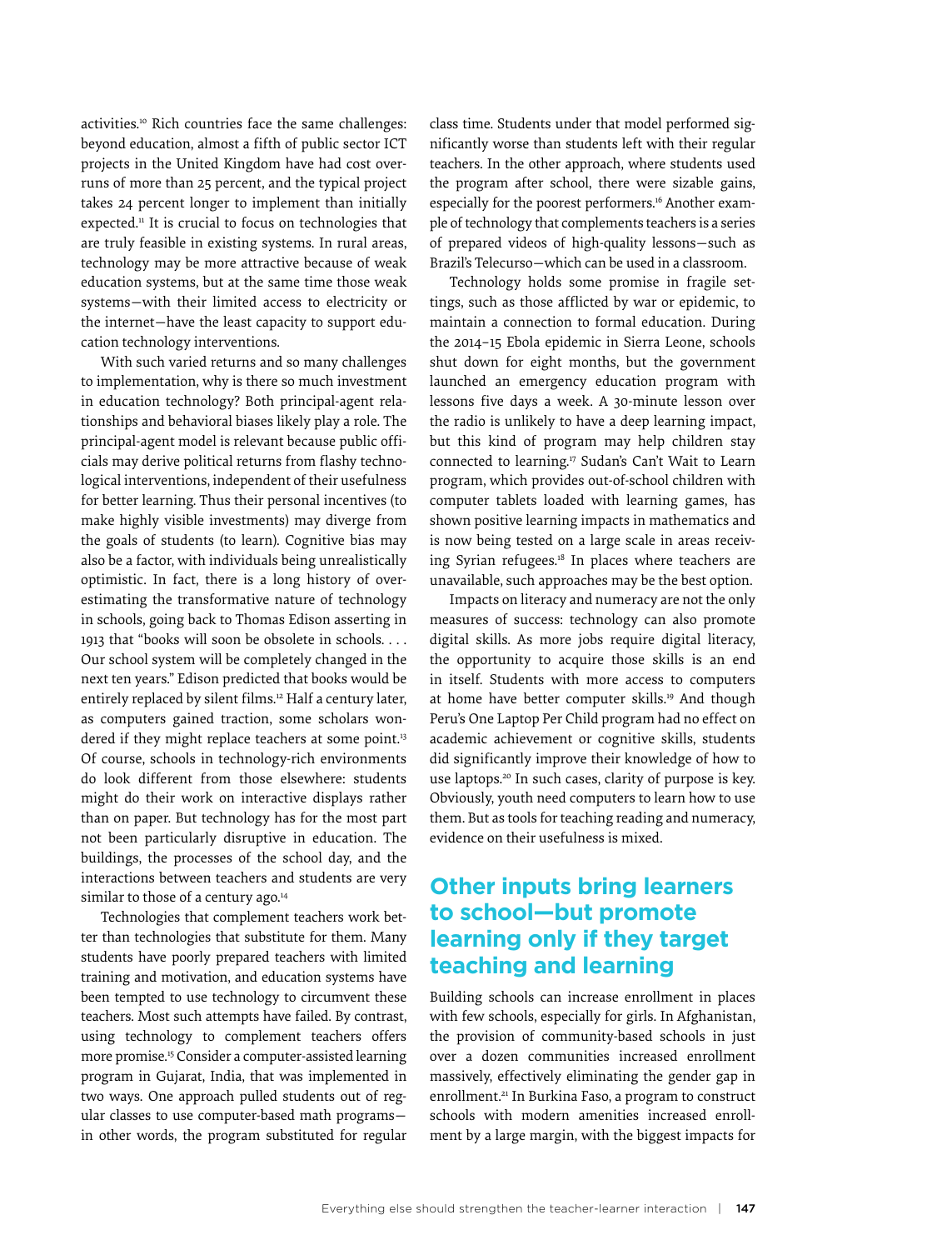girls. Even beyond building entire schools, building latrines—particularly gender-specific ones—significantly increased enrollment of adolescent girls in India.22 But in places where learners have relatively easy access to schools, additional schools will not be the most cost-effective way to raise access or to improve learning.

Even in places lacking infrastructure, providing it does not necessarily lead to more learning. The Afghanistan and Burkina Faso programs boosted learning, while India's did not. Why? Constructing a school where children previously had no access directly alters the learning process by creating a place to learn that did not exist before. Building latrines makes school a safe space, and so it makes children (especially girls) better able to be at school—but because it does not affect what happens in the classroom, it may not affect learning.

School feeding gets children to school, but it does not always improve learning. The most consistent impact of school-based meal programs has been more children in school, such as in Burkina Faso, Kenya, and Peru.<sup>23</sup> At school age, providing meals contributes less to brain development than earlier in the child's life, but it could still increase learning through improved attention and energy. However, if meals are offered during normal school hours, they reduce time on task. In Kenya and Peru, meals took significant time away from the classroom, and so they had an ambiguous net effect. Impacts on measured learning are mixed, with positive effects in Burkina Faso and Peru.

Similarly, simply increasing the materials available at schools does not improve learning if the materials do not improve teacher-learner interaction. Providing more textbooks in Sierra Leone in 2008 did not result in those books being used in the classroom because administrators put most of the books in storage—potentially to hedge against future textbook shortfalls.24 Another textbook program, in Kenya, had no impact on learning, most likely because most students did not fully understand the language in which the books were written.<sup>25</sup> Simply providing desktop computers to classrooms in Colombia—where they were not well integrated in the curriculum—likewise had no impact on learning.<sup>26</sup> It seems obvious that resources have to be used to have an impact, but many interventions that provide inputs fail exactly because insufficient thought is given to how resources will be used. Infrastructure and other inputs are essential, but they work only when they serve the relationship between teaching and learning.<sup>27</sup>

# **School management and governance are crucial, and involving communities can help overcome incentive problems and information failures—but only if communities have capacity**

Schools with better management have better test scores.<sup>28</sup> Schools vary significantly in management quality (figure 7.2), and school leadership plays a crucial role in school performance. Effective leadership means having school principals who are actively involved in helping teachers solve problems, including by providing instructional advice.<sup>29</sup> It also means having principals who set goals with teachers to prioritize and achieve high levels of learning. These factors are associated with the highest levels of student learning, and they confirm that effective school leadership improves the quality of teacher-learner interactions. A major school district in the United States improved student learning by training school

#### **Figure 7.2** Schools vary significantly in management quality

Average school management score by country, relative to top-performing country, participating countries



*Source:* Bloom and others (2015). Data at http://bit.do/WDR2018-Fig\_7-2.

*Note:* The school management score is a combination of 14 basic management practices, each rated from 1 to 5. Schools with higher scores have more structured management practices.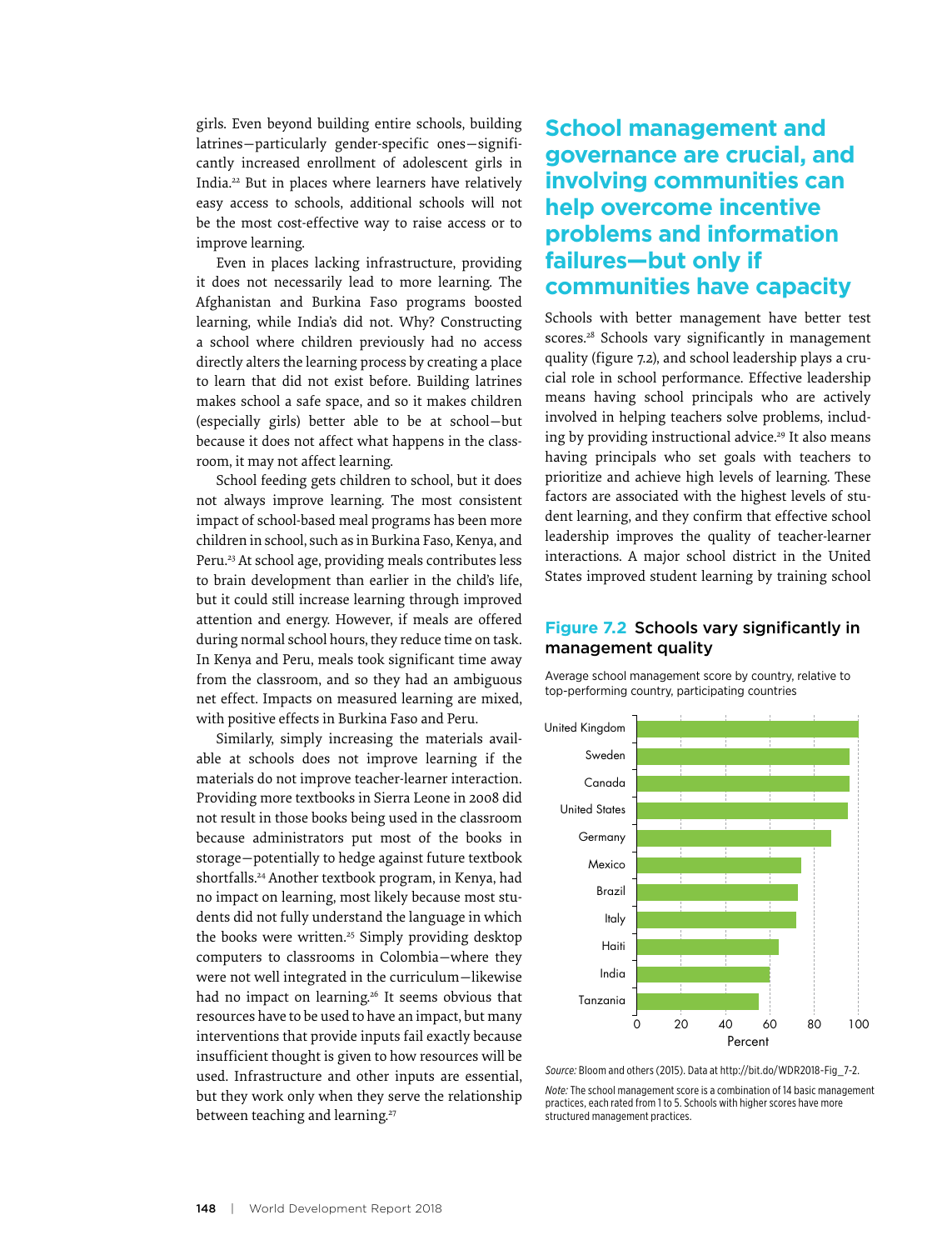#### **Box 7.1** Training better school principals in Jamaica

Training can improve the quality of school management. In Jamaica, the government invested in a school principal training program with key characteristics that likely led to better management. The program was based on analysis of principals' weaknesses. Principals were trained to provide feedback to teachers on their performance, as well as to use data to evaluate the learning needs of students. The program also provided practical experience: after initial training, principals spent three months implementing the

*Source:* WDR 2018 team. a. Nannyonjo (2017).

program, with mentoring and coaching from experienced school leaders. The training modules subsequently received high ratings for relevance from participants. Although the program has not been evaluated with a comparison group, both the principals themselves and the teachers in their schools report major gains in management quality. Teachers say they are twice as likely to be observed in their classrooms and to have the principal work with them to develop short-term goals.<sup>a</sup>

principals in three sets of skills: how to give feedback to teachers on lesson plans; how to support teachers in regular learner assessments, as well as to provide feedback on action plans to improve student performance; and how to, through classroom observation, give feedback on teacher performance.<sup>30</sup> In Madagascar, clarifying the management roles of district officers, school principals, and teachers and providing them with coaching and supervision improved student outcomes, at least in schools where the heads had good performance incentives.<sup>31</sup> Likewise, in Jamaica training and mentoring principals improved school management (box 7.1).

Many countries have decentralized some elements of their education systems, often called school-based management. Providing schools and communities with decision-making power and resources can solve two problems. First, by giving local school leaders and parents more direct influence over teachers and other school representatives, it may make teachers more immediately responsive to student needs. Contrast this with supervision by a ministry of education representative based far away, who has little ability to bring shirking teachers to account. Second, schools and communities may have better information about the needs of local schools, which, along with access to discretionary resources, means they can more nimbly meet those needs.

School-based management programs improve learning when the community has the capacity to make and implement smarter decisions.32 Data on 1 million students from 42 countries suggest that

school autonomy is beneficial to student learning in high-income countries but detrimental in developing countries.33 At the micro level, a school-based management intervention in The Gambia improved test scores only in communities with high literacy rates among parents.34 A similar result was observed in the impacts of a school grant program in Niger.<sup>35</sup> Several of these programs did not last more than a year or two, in some cases because the programs were pilots and in others because of unstable education policies. Without time for communities to learn how to effectively engage in school management, impacts on learning are unlikely. Because communities are more readily able to monitor school enrollment than learning, school-based management may increase access even in low-capacity communities, as happened in Burkina Faso.36

Community monitoring will not help learning if it does not affect what happens in the classroom. A range of interventions seek to increase community monitoring of schools by sharing school information with parents. The structure of these programs varies, from the parents themselves collecting data on teacher attendance or school performance, to the education systems disseminating prepared data to parents, to supplementing information with facilitated meetings in which parents and teachers can discuss grievances and lay out courses of action.<sup>37</sup> But parents are rarely in the classroom, and even when they are, they cannot necessarily identify good classroom practice. This may explain why the growing evidence on these programs reveals mixed results.38 For example, in Andhra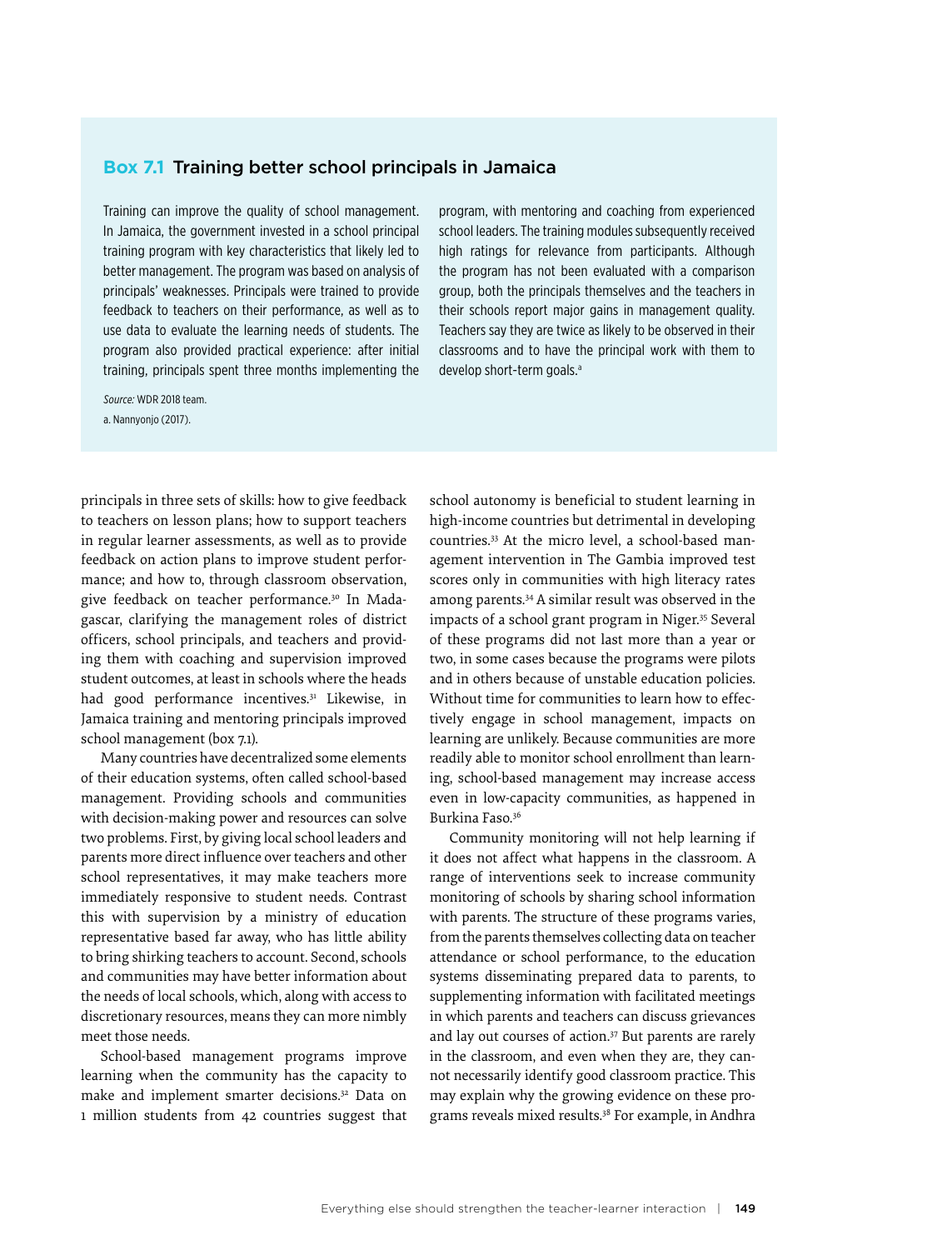Pradesh, India, providing community members with report cards on school performance failed to increase either parental engagement or student learning.<sup>39</sup>

Successful community monitoring increases accountability through feedback loops between multiple stakeholders. Low-stakes accountability programs have improved student learning in Mexico, Pakistan, and Uganda.40 Though some monitoring programs succeed and others fail for multiple reasons, successful programs, such as those in Mexico and Uganda, do not reach out to only one group, but rather share information explicitly with school leaders and teachers, as well as with communities and parents. (The Pakistan experiment is an exception, focusing only on parents.) Parents alone cannot enact accountability, and better information in the hands of school officials helps. To improve learning, parents and communities need to be able to harness increased information to hold teachers and schools more accountable.

School grant programs—in which schools receive regular influxes of resources and more autonomy over budget allocations—are one type of school-based management program. In Haiti, a program that provided schools with grants based on the number of students enrolled significantly increased enrollment.<sup>41</sup> From this perspective, school grants can effectively deliver money to schools, and schools need money to function. But most programs that simply deliver grants to schools do not increase learning. Just distributing grants to schools—as in The Gambia, Indonesia, and Tanzania—had no effect on student learning.42 In Senegal, observed impacts on learning appeared only for a subset of children, then disappeared by the next year.43 Some school grant programs increase learning

outcomes only when the grants are unanticipated. When parents have known the grants were coming, they have reduced their own investments in education—not a recipe for long-term learning impacts.<sup>44</sup> By themselves, grants act in much the same way as other interventions that simply increase resources in schools. There is no guarantee that they will improve learning.

But grants can be leveraged in the context of broader school-based management programs to improve school outcomes. In Tanzania, grants alone had no impact on student learning, but grants combined with teacher incentives did improve learning. In Niger, grants alone had little impact, but grants with training improved both student learning and parent support for schools.45 Likewise, grants alone had no impact on learning in Indonesia, but they did improve learning when the program also linked school management committees to village councils, seeking to resolve the principal-agent problem.<sup>46</sup> When grants are included in larger programs to encourage community school councils to engage in school management, the combination can improve learning.47

Whether an education input is a physical item, such as a tablet or textbook, or a process, such as school management and leadership, it will improve learning only if it directly improves the quality of teacherlearner interactions. Without that, more inputs will pile onto an ineffective process and fail to have the desired impact. But used strategically, inputs can work together with prepared learners and knowledgeable, motivated teachers to produce high levels of learning.

\* \* \*

## **Notes**

- 1. McEwan (2015).
- 2. Banerjee and others (2007); Carrillo, Onofa, and Ponce (2010); Muralidharan, Singh, and Ganimian (2016).
- 3. Lai and others (2012).
- 4. Esteves Pereira and Cabral (2016); "Planning Educational Activities for Children (PEACH)," Georgia Department of Early Care and Learning, Atlanta, http://www.peach .decal.ga.gov/app/.
- 5. Jukes and others (2017); Wolff and others (2002).
- 6. Muralidharan, Singh, and Ganimian (2016).
- 7. Cristia and others (2017); de Melo, Machado, and Miranda (2014). For Uruguay, the evaluation covers math and reading impacts in the early years of the program, when its main objective was to provide equipment and connectivity for schools; the program evolved since then to add ICT training for teachers and

adaptive educational technology, and new evaluations are expected to be published in late 2017.

- 8. Bulman and Fairlie (2016); Muralidharan, Singh, and Ganimian (2016).
- 9. Adelman and others (2015).
- 10. Lavinas and Veiga (2013).
- 11. Budzier and Flyvbjerg (2012).
- 12. Smith (1913, 24).
- 13. Bellissant (1970); Goodlad (1969).
- 14. Pritchett (2013).
- 15. Snilstveit and others (2016).
- 16. Linden (2008).
- 17. Powers (2016).
- 18. War Child Holland (2016).
- 19. Kuhlemeier and Hemker (2007).
- 20. Beuermann and others (2015).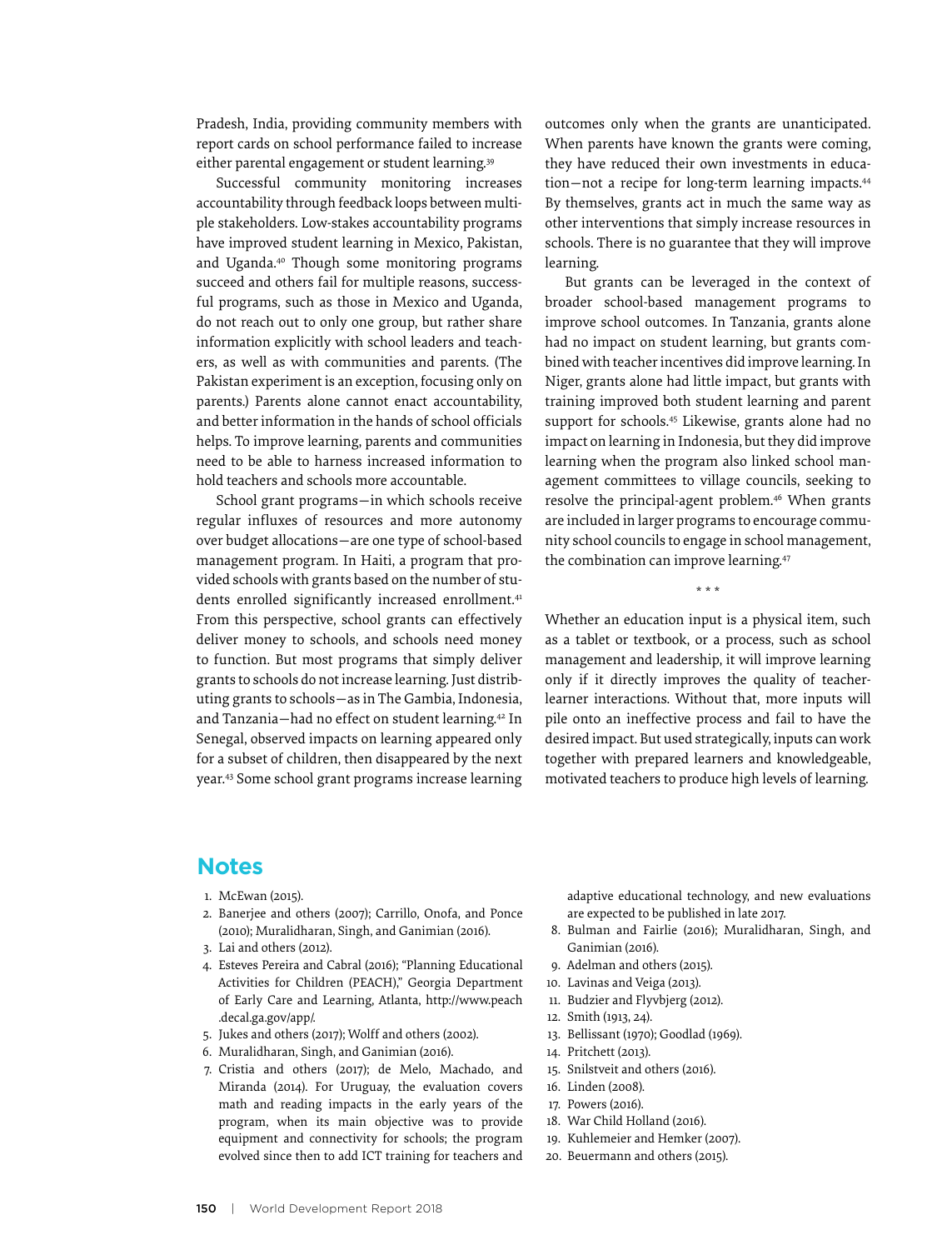- 21. Burde and Linden (2013).
- 22. Adukia (2017).
- 23. Cueto and Chinen (2008); Kazianga, de Walque, and Alderman (2009); Vermeersch and Kremer (2005).
- 24. Sabarwal, Evans, and Marshak (2014).
- 25. Glewwe, Kremer, and Moulin (2009).
- 26. Barrera-Osorio and Linden (2009).
- 27. Ganimian and Murnane (2016).
- 28. Bloom and others (2015).
- 29. Robinson, Lloyd, and Rowe (2008); Waters, Marzano, and McNulty (2003).
- 30. Fryer (2017).
- 31. Lassibille (2016).
- 32. Carr-Hill and others (2015).
- 33. Hanushek, Link, and Woessmann (2013).
- 34. Blimpo, Evans, and Lahire (2015).
- 35. Beasley and Huillery (2017).
- 36. Sawada and others (2016).
- 37. Read and Atinc (2016).
- 38. Cheng and Moses (2016); Read and Atinc (2016).
- 39. Banerjee and others (2010).
- 40. Andrabi, Das, and Khwaja (2017); Barr and others (2012); de Hoyos, Garcia-Moreno, and Patrinos (2015).
- 41. Adelman and Holland (2015).
- 42. Blimpo, Evans, and Lahire (2015); Mbiti and others (2017); Pradhan and others (2014).
- 43. Carneiro and others (2015).
- 44. Das and others (2013).
- 45. Kozuka (2017); Mbiti and others (2017).
- 46. Pradhan and others (2014).
- 47. Gertler, Patrinos, and Rubio-Codina (2012); Santibañez, Abreu-Lastra, and O'Donoghue (2014).

## **References**

- Adelman, Melissa, Moussa P. Blimpo, David K. Evans, Atabanam Simbou, and Noah Yarrow. 2015. "Can Information Technology Improve School Effectiveness in Haiti? Evidence from a Field Experiment." Working paper, World Bank, Washington, DC.
- Adelman, Melissa A., and Peter Holland. 2015. "Increasing Access by Waiving Tuition: Evidence from Haiti." Policy Research Working Paper 7175, World Bank, Washington, DC.
- Adukia, Anjali. 2017. "Sanitation and Education." *American Economic Journal: Applied Economics* 9 (2): 23–59.
- Andrabi, Tahir, Jishnu Das, and Asim Ijaz Khwaja. 2017. "Report Cards: The Impact of Providing School and Child Test Scores on Educational Markets." *American Economic Review* 107 (6): 1535–63.
- Banerjee, Abhijit Vinayak, Rukmini Banerji, Esther Duflo, Rachel Glennerster, and Stuti Khemani. 2010. "Pitfalls of Participatory Programs: Evidence from a Randomized Evaluation in Education in India." *American Economic Journal: Economic Policy* 2 (1): 1–30.
- Banerjee, Abhijit Vinayak, Shawn Cole, Esther Duflo, and Leigh Linden. 2007. "Remedying Education: Evidence from Two Randomized Experiments in India." *Quarterly Journal of Economics* 122 (3): 1235–64.
- Barr, Abigail, Frederick Mugisha, Pieter Serneels, and Andrew Zeitlin. 2012. "Information and Collective Action in Community-Based Monitoring of Schools: Field and Lab Experimental Evidence from Uganda." Working paper, Georgetown University, Washington, DC.
- Barrera-Osorio, Felipe, and Leigh L. Linden. 2009. "The Use and Misuse of Computers in Education: Evidence from a Randomized Experiment in Colombia." Policy Research Working Paper Series 4836, World Bank, Washington, DC.
- Beasley, Elizabeth, and Elise Huillery. 2017. "Willing but Unable? Short-Term Experimental Evidence on Parent Empowerment and School Quality." *World Bank Economic Review* 31 (2): 531–52.
- Bellissant, Camille. 1970. "Teaching and Learning Languages." In *IFIP World Conference on Computer Education*, Vol. 3, edited by Bob Scheepmaker and Karl L. Zinn, 145–48. New York: Science Associates International. https://stacks.stanford.edu/file/druid:jd969fg9400/jd969 fg9400.pdf.
- Beuermann, Diether W., Julian Cristia, Santiago Cueto, Ofer Malamud, and Yyannu Cruz-Aguayo. 2015. "One Laptop Per Child at Home: Short-Term Impacts from a Randomized Experiment in Peru." *American Economic Journal: Applied Economics* 7 (2): 53–80.
- Blimpo, Moussa P., David K. Evans, and Nathalie Lahire. 2015. "Parental Human Capital and Effective School Management." Policy Research Working Paper 7238, World Bank, Washington, DC.
- Bloom, Nicholas, Renata Lemos, Raffaella Sadun, and John Van Reenen. 2015. "Does Management Matter in Schools?" *Economic Journal* 125 (584): 647–74.
- Budzier, Alexander, and Bent Flyvbjerg. 2012. "Overspend? Late? Failure? What the Data Says about IT Project Risk in the Public Sector." In *Commonwealth Governance Handbook 2012/13: Democracy, Development, and Public Administration,* edited by Andrew Robertson and Rupert Jones-Parry, 145–47. London: Commonwealth Secretariat.
- Bulman, George, and Robert W. Fairlie. 2016. "Technology and Education: Computers, Software, and the Internet." In *Handbook of the Economics of Education,* Vol. 5, edited by Eric A. Hanushek, Stephen J. Machin, and Ludger Woessmann, 239–80. Handbooks in Economics Series. Amsterdam: North-Holland.
- Burde, Dana, and Leigh L. Linden. 2013. "Bringing Education to Afghan Girls: A Randomized Controlled Trial of Village-Based Schools." *American Economic Journal: Applied Economics* 5 (3): 27–40.
- Carneiro, Pedro, Oswald Koussihouèdé, Nathalie Lahire, Costas Meghir, and Corina Mommaerts. 2015. "Decentralizing Education Resources: School Grants in Senegal." NBER Working Paper 21063, National Bureau of Economic Research, Cambridge, MA.
- Carr-Hill, Roy, Caine Rolleston, Tejendra Pherali, Rebecca Schendel, Edwina Peart, and Emma Jones. 2015. *The Effects of School-Based Decision Making on Educational Outcomes in Low- and Middle-Income Contexts: A Systematic Review*. 3ie Grantee Final Review. London: International Initiative for Impact Evaluation.
- Carrillo, Paul, Mercedes Onofa, and Juan Ponce. 2010. "Information Technology and Student Achievement: Evidence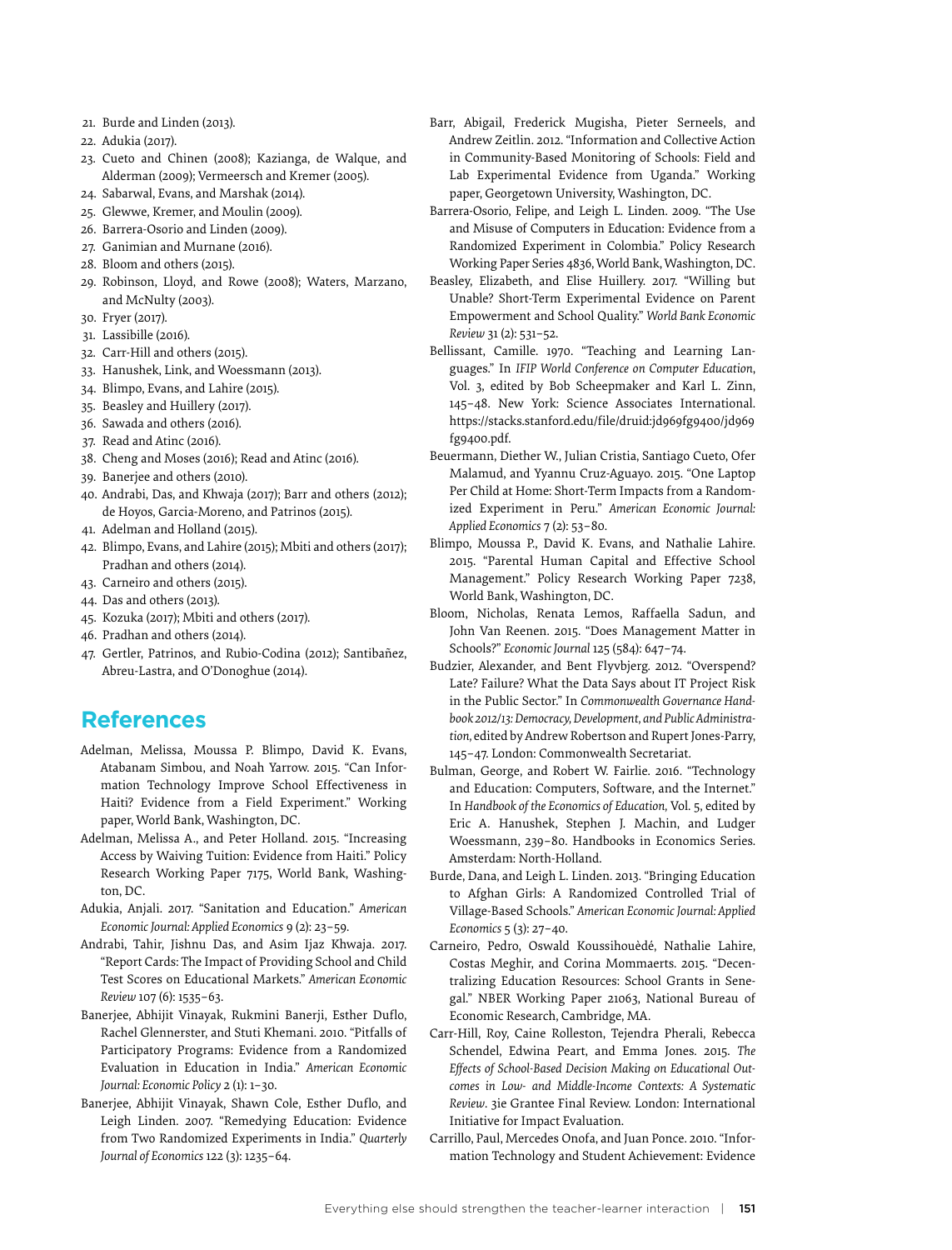from a Randomized Experiment in Ecuador." IDB Working Paper IDB-WP-223, Inter-American Development Bank, Washington, DC.

- Cheng, Xuejiao Joy, and Kurt Moses. 2016. *Promoting Transparency through Information: A Global Review of School Report Cards*. Ethics and Corruption in Education Series. Paris: International Institute for Educational Planning, United Nations Educational, Scientific, and Cultural Organization.
- Cristia, Julián, Pablo Ibarrarán, Santiago Cueto, Ana Santiago, and Eugenio Severín. 2017. "Technology and Child Development: Evidence from the One Laptop Per Child Program." *American Economic Journal: Applied Economics* 9 (3): 295–320.
- Cueto, Santiago, and Marjorie Chinen. 2008. "Educational Impact of a School Breakfast Programme in Rural Peru." *International Journal of Educational Development* 28 (2): 132–48.
- Das, Jishnu, Stefan Dercon, James Habyarimana, Pramila Krishnan, Karthik Muralidharan, and Venkatesh Sundararaman. 2013. "School Inputs, Household Substitution, and Test Scores." *American Economic Journal: Applied Economics* 5 (2): 29–57.
- de Hoyos, Rafael E., Vicente A. Garcia-Moreno, and Harry Anthony Patrinos. 2015. "The Impact of an Accountability Intervention with Diagnostic Feedback: Evidence from Mexico." Policy Research Working Paper 7393, World Bank, Washington, DC.
- de Melo, Gioia, Alina Machado, and Alfonso Miranda. 2014. "The Impact of a One Laptop Per Child Program on Learning: Evidence from Uruguay." IZA Discussion Paper 8489, Institute for the Study of Labor, Bonn, Germany.
- Esteves Pereira, Lucia Helena, and Isabel Cabral. 2016. "Gestão Escolar: A Opinião dos Profissionais de Educação sobre o Sistema de Tecnologia do Estado do Rio de Janeiro." *Regae, Revista de Gestão e Avaliação Educacional* 4 (7): 47–60. https://periodicos.ufsm.br/regae/article/view /14875.
- Fryer, Roland G., Jr. 2017. "Management and Student Achievement: Evidence from a Randomized Field Experiment." NBER Working Paper 23437, National Bureau of Economic Research, Cambridge, MA.
- Ganimian, Alejandro J., and Richard J. Murnane. 2016. "Improving Education in Developing Countries: Lessons from Rigorous Impact Evaluations." *Review of Educational Research* 86 (3): 719–55.
- Gertler, Paul J., Harry Anthony Patrinos, and Marta Rubio-Codina. 2012. "Empowering Parents to Improve Education: Evidence from Rural Mexico." *Journal of Development Economics* 99 (1): 68–79.
- Glewwe, Paul W., Michael R. Kremer, and Sylvie Moulin. 2009. "Many Children Left Behind? Textbooks and Test Scores in Kenya." *American Economic Journal: Applied Economics* 1 (1): 112–35.
- Goodlad, John I. 1969. "Computers and the Schools in Modern Society." *Proceedings of the National Academy of Sciences of the United States of America* 63 (3): 595–603.
- Hanushek, Eric A., Susanne Link, and Ludger Woessmann. 2013. "Does School Autonomy Make Sense Everywhere? Panel Estimates from PISA." *Journal of Development Economics* 104: 212–32.
- Jukes, Matthew C. H., Elizabeth L. Turner, Margaret M. Dubeck, Katherine E. Halliday, Hellen N. Inyega, Sharon Wolf, Stephanie Simmons Zuilkowski, et al. 2017. "Improving Literacy Instruction in Kenya through Teacher Professional Development and Text Messages Support: A Cluster Randomized Trial." *Journal of Research on Educational Effectiveness* 10 (3): 449–81.
- Kazianga, Harounan, Damien de Walque, and Harold Alderman. 2009. "Educational and Health Impacts of Two School Feeding Schemes: Evidence from a Randomized Trial in Rural Burkina Faso." Policy Research Working Paper 4976, World Bank, Washington, DC.
- Kozuka, Eiji. 2017. "Enlightening Communities and Parents for Improving Student Learning: Evidence from Randomized Experiment in Niger." Working Paper, JICA Research Institute, Tokyo.
- Kuhlemeier, Hans, and Bas Hemker. 2007. "The Impact of Computer Use at Home on Students' Internet Skills." *Computers and Education* 49 (2): 460–80.
- Lai, Fang, Linxiu Zhang, Qinghe Qu, Xiao Hu, Yaojiang Shi, Matthew Boswell, and Scott Rozelle. 2012. "Does Computer-Assisted Learning Improve Learning Outcomes? Evidence from a Randomized Experiment in Public Schools in Rural Minority Areas in Qinghai, China." REAP Working Paper 237, Rural Education Action Program, Freeman Spogli Institute, Stanford University, Stanford, CA.
- Lassibille, Gérard. 2016. "Improving the Management Style of School Principals: Results from a Randomized Trial." *Education Economics* 24 (2): 121–41.
- Lavinas, Lena, and Alinne Veiga. 2013. "Brazil's One Laptop Per Child Program: Impact Evaluation and Implementation Assessment." *Cadernos de Pesquisa* 43 (149).
- Linden, Leigh L. 2008. "Complement or Substitute? The Effect of Technology on Student Achievement in India." Edited by Michael Trucano. InfoDev Working Paper 17, World Bank, Washington, DC.
- Mbiti, Isaac M., Karthik Muralidharan, Mauricio Romero, Youdi Schipper, Constantine Manda, and Rakesh Rajani. 2017. "Inputs, Incentives, and Complementarities in Education: Experimental Evidence from Tanzania." Working paper, University of California at San Diego.
- McEwan, Patrick J. 2015. "Improving Learning in Primary Schools of Developing Countries: A Meta-Analysis of Randomized Experiments." *Review of Educational Research* 85 (3): 353–94.
- Muralidharan, Karthik, Abhijeet Singh, and Alejandro J. Ganimian. 2016. "Disrupting Education? Experimental Evidence on Technology-Aided Instruction in India." NBER Working Paper 22923, National Bureau of Economic Research, Cambridge, MA.
- Nannyonjo, Harriet. 2017. "Building Capacity of School Leaders: Strategies That Work, Jamaica's Experience." Working paper, World Bank, Washington, DC.
- Powers, Shawn. 2016. "The Impact of Ebola on Education in Sierra Leone." *Education for Global Development* (blog), May 4. http://blogs.worldbank.org/education/impact -ebola-education-sierra-leone.
- Pradhan, Menno, Daniel Suryadarma, Amanda Beatty, Maisy Wong, Arya Gaduh, Armida Alisjahbana, and Rima Prama Artha. 2014. "Improving Educational Quality